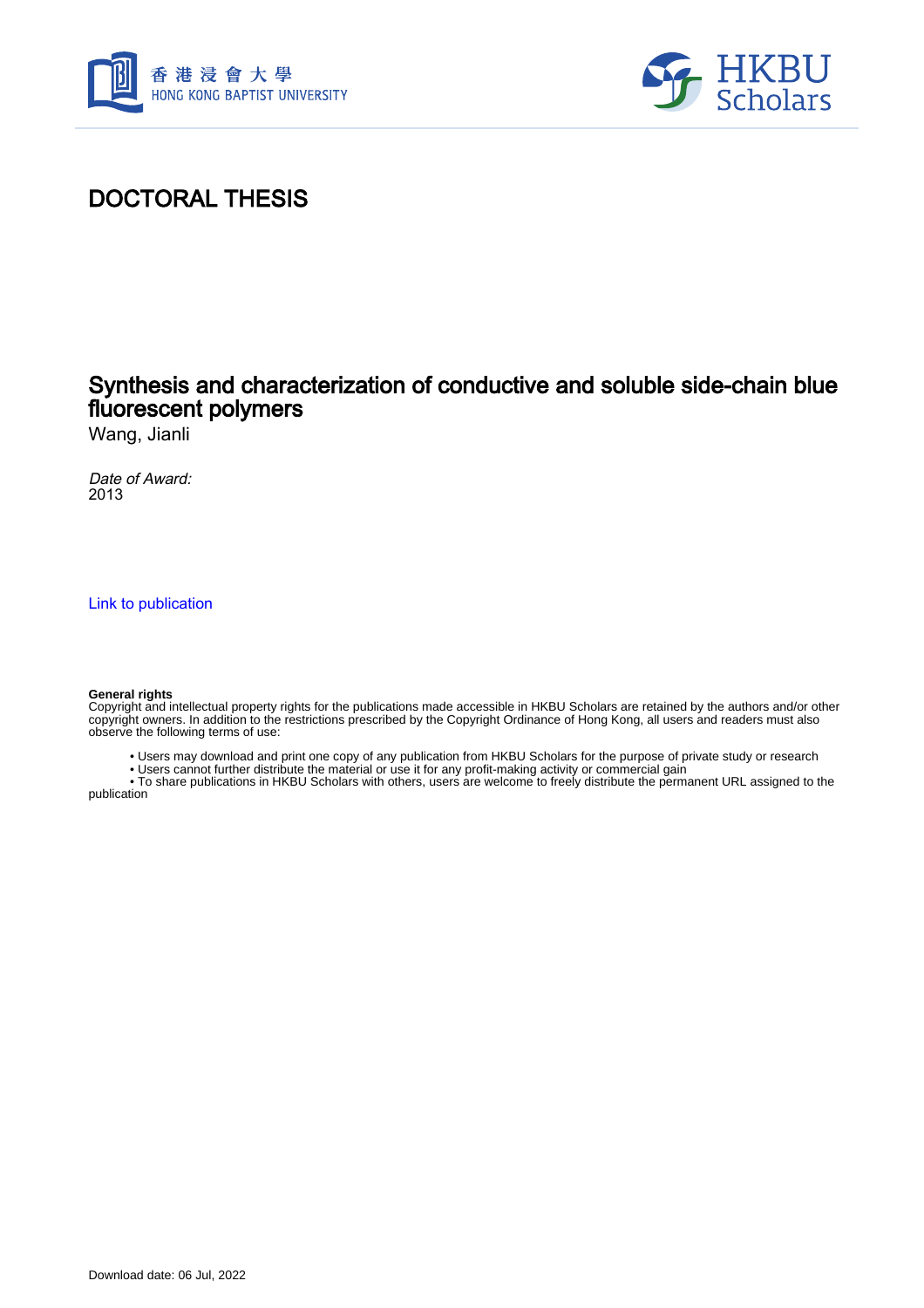# **Synthesis and Characterization of Conductive and Soluble Side-Chain Blue Fluorescent Polymers**

**Wang Jianli** 

**A thesis submitted in partial fulfillment of the requirements** 

**for the degree of** 

**Doctor of Philosophy** 

**Principal Supervisor: Dr. Louis M. Leung** 

**Hong Kong Baptist University** 

**September 2013**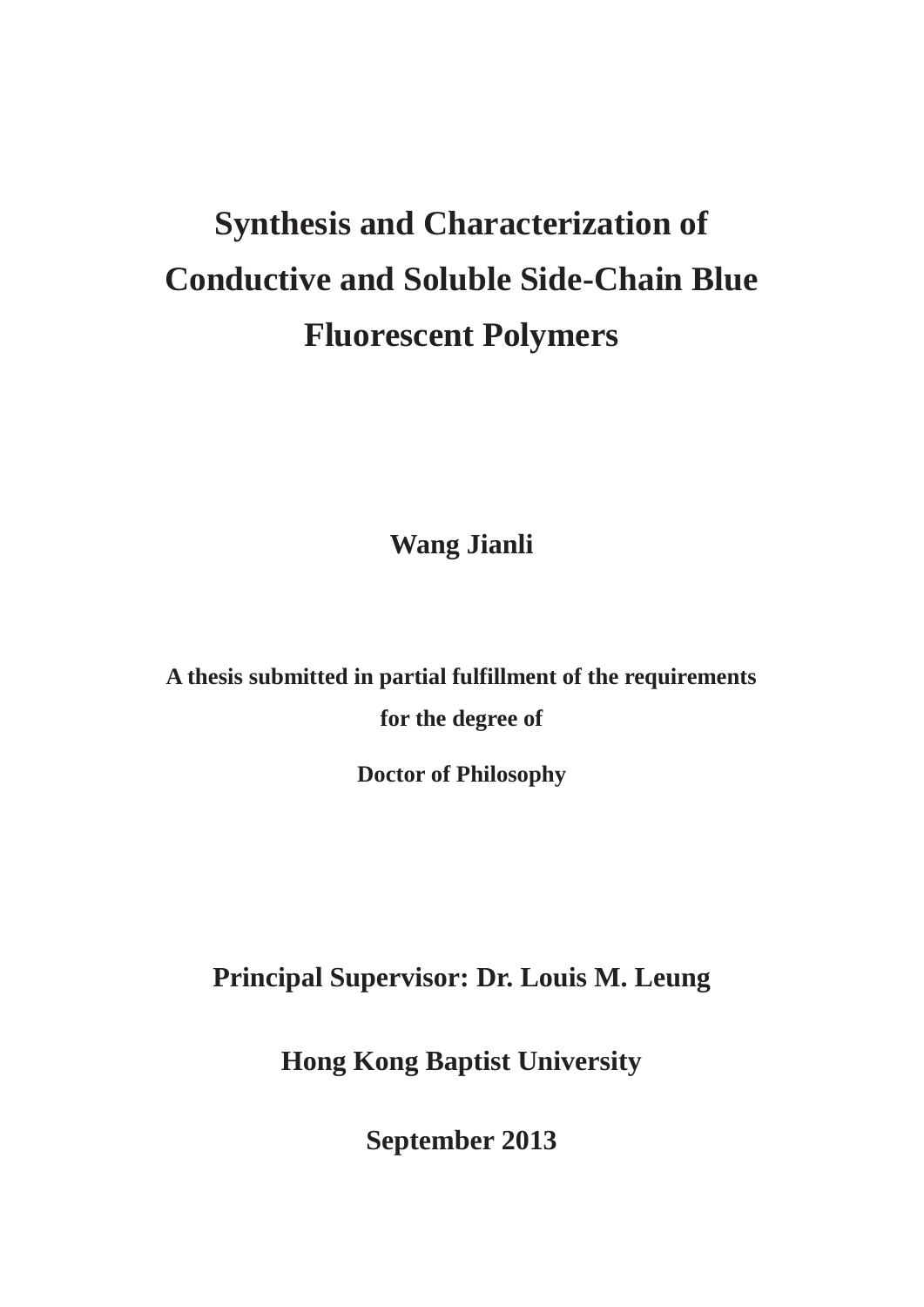### **Abstract**

Semiconducting polymers had been well studied and applied in many research areas. They are such as electroactive actuators, electrochromic materials, microwave-absorbent coatings, polymer solar cells, polymer light-emitting diodes, etc. Traditional semiconductors are metals/oxides and they are expensive, toxic and harmful to the environment. Compared to the traditional  $\pi$ -conjugated main-chain polymers, side-chain conductive polymers have a lower volume percentage of the charge transport moieties yet they possess advantages such as excellent mechanical strength, good rheological properties, solubility in common organic solvents and purer emission hue. Furthermore, the performances of the side-chain semiconducting polymers can be engineered easily by changing their composition or by choosing an appropriate additional polymerization method. As a result, several series of soluble, semiconducting and luminescent side-chain homopolymers and copolymers have been synthesized and characterized.

In this thesis, several series of vinyl conductive polymers have been prepared using the facile solution free radical, anionic and atom transfer radical polymerization methods. The novel polymers including the homopolymer **P(ADN)**, two highly soluble homopolymers **P(2ADN)** and **P(3ADQ)**, two series of ADN moities containing copolymer **P(ADN-co-S)** and **P(ADN-co-VK)**, a series of pyrene moieties containing copolymer **P(PyPA-co-VPy)** and two novel amphiphilic BAB-type block copolymers, **ADN-PEG3400-ADN** and **Py-PEG3400-Py** which contain blue and greenish-blue fluorescent moieties.

The chemistry and physical properties of the intermediates, the resulting polymers were characterized using nuclear magnetic resonance spectroscopy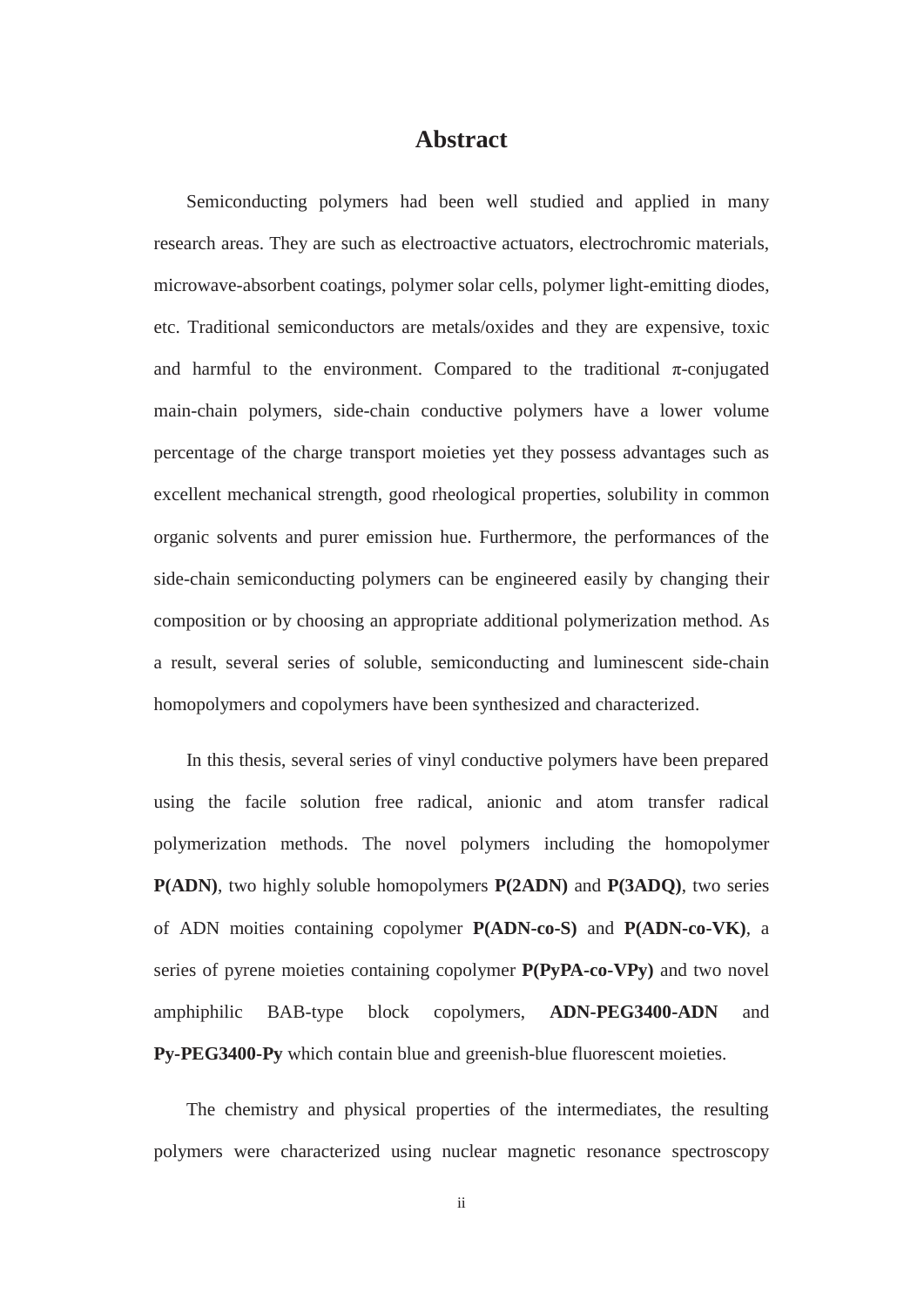(NMR), matrix-assisted laser desorption ionization time-of-flight mass spectrum (MALDI-TOF MS), fourier-transform infrared spectroscopy (FT-IR), elemental analysis (EA), gel permeation chromatography (GPC), thermogravimetric analysis (TGA), differential scanning calorimetry (DSC), UV-Visible spectroscopy (UV-Vis), photoluminescence spectroscopy (PL), cyclic voltammetry (CV), X-ray photoelectron spectroscopy (XPS), transmission electron microscopy (TEM), and fabrication of polymer light-emitting diodes (PLED) and their measurements.



**X = CH P(2ADN) N P(3ADQ)**

**PVPy**



**P(PyPA-co-VPy) P(PyPA)**





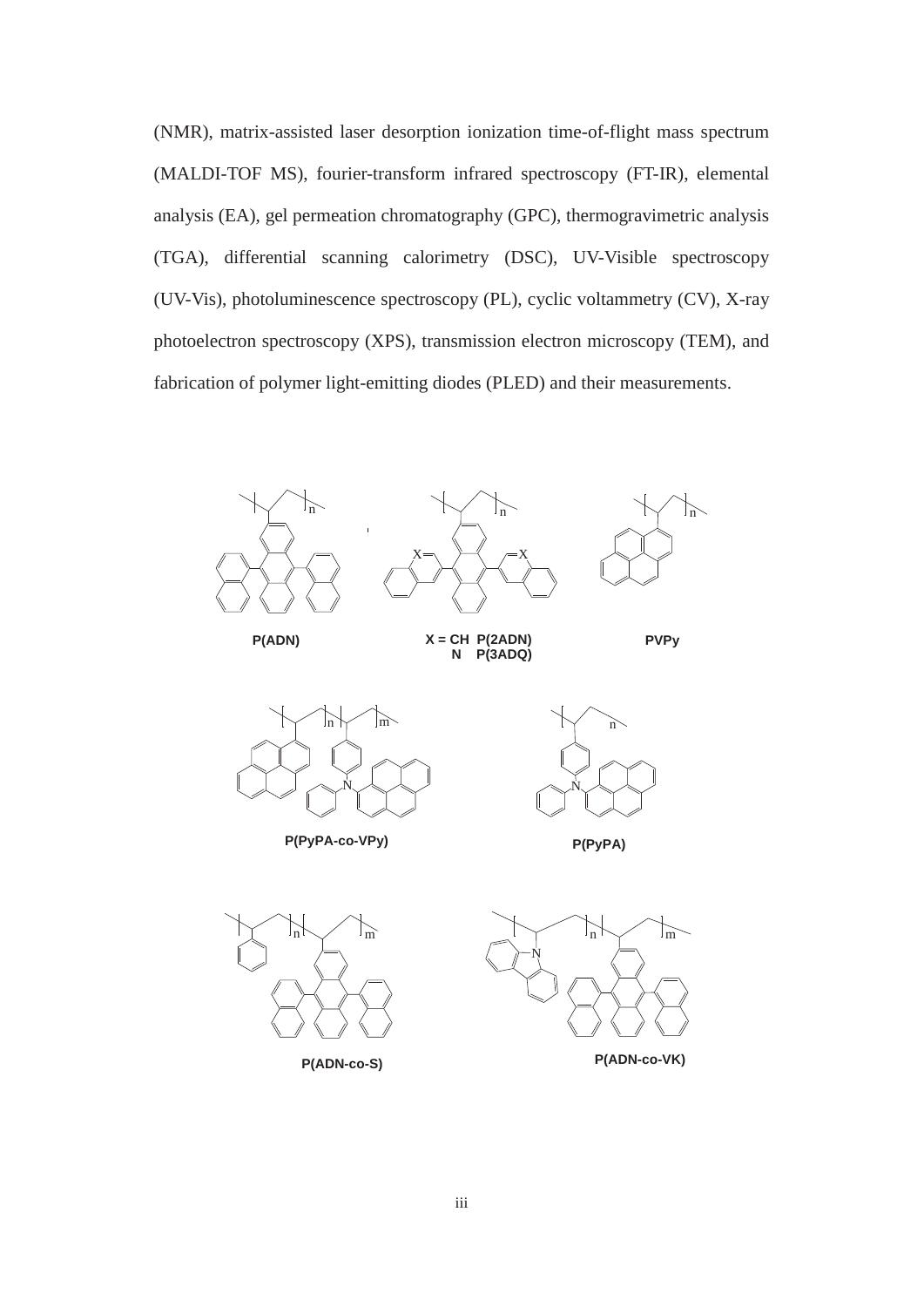

**ADN-PEG3400-ADN**



**Py-PEG3400-Py**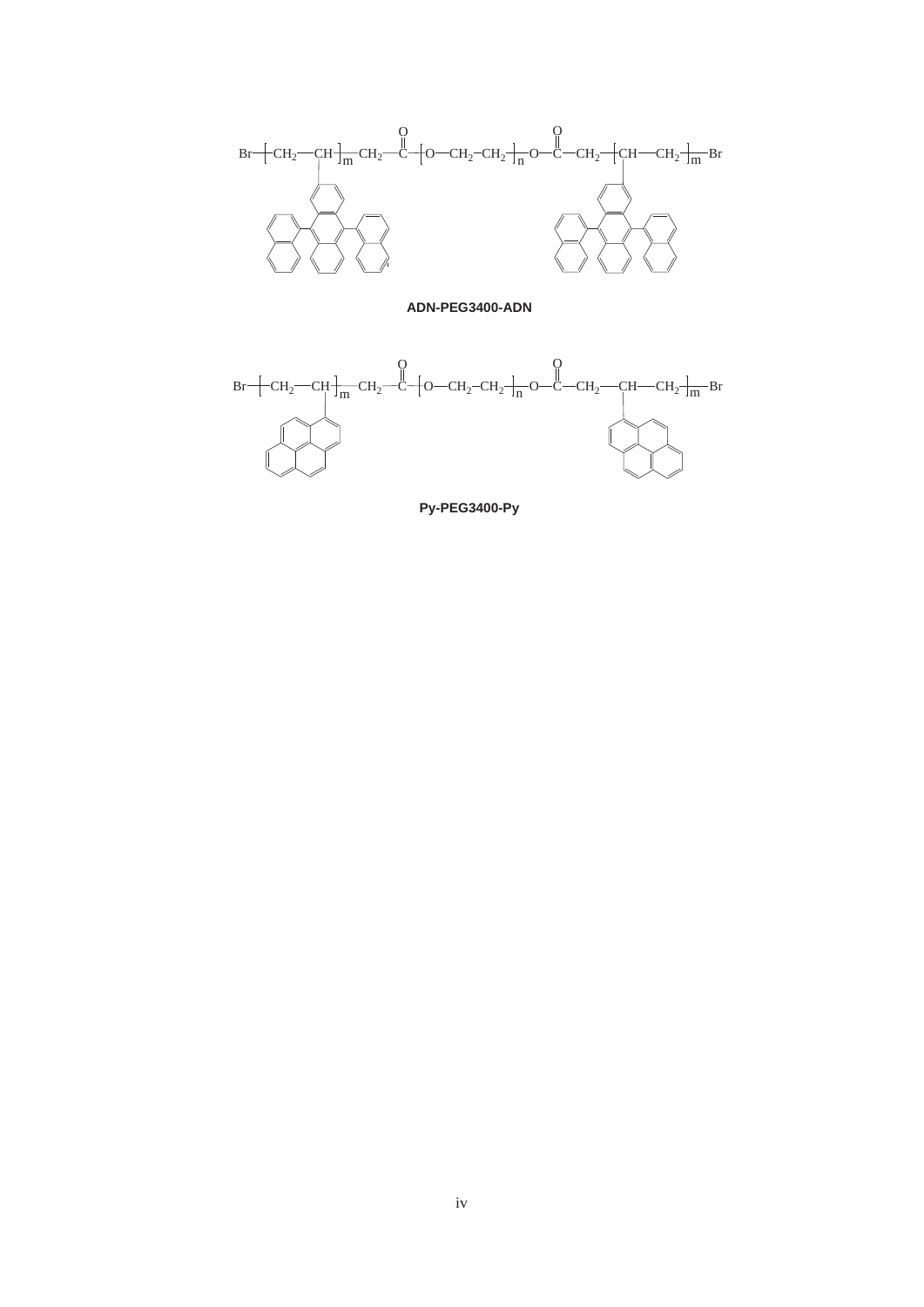## **Table of Contents**

| 1.1 |       |                                                                 |  |
|-----|-------|-----------------------------------------------------------------|--|
| 1.2 |       |                                                                 |  |
|     | 1.2.1 |                                                                 |  |
|     | 1.2.2 |                                                                 |  |
|     | 1.2.3 |                                                                 |  |
|     | 1.2.4 |                                                                 |  |
|     | 1.2.5 |                                                                 |  |
| 1.3 |       | The applications and progresses of the intrinsic semiconducting |  |
|     |       |                                                                 |  |
|     | 1.3.1 |                                                                 |  |
|     | 1.3.2 |                                                                 |  |
|     | 1.3.3 |                                                                 |  |
|     | 1.3.4 |                                                                 |  |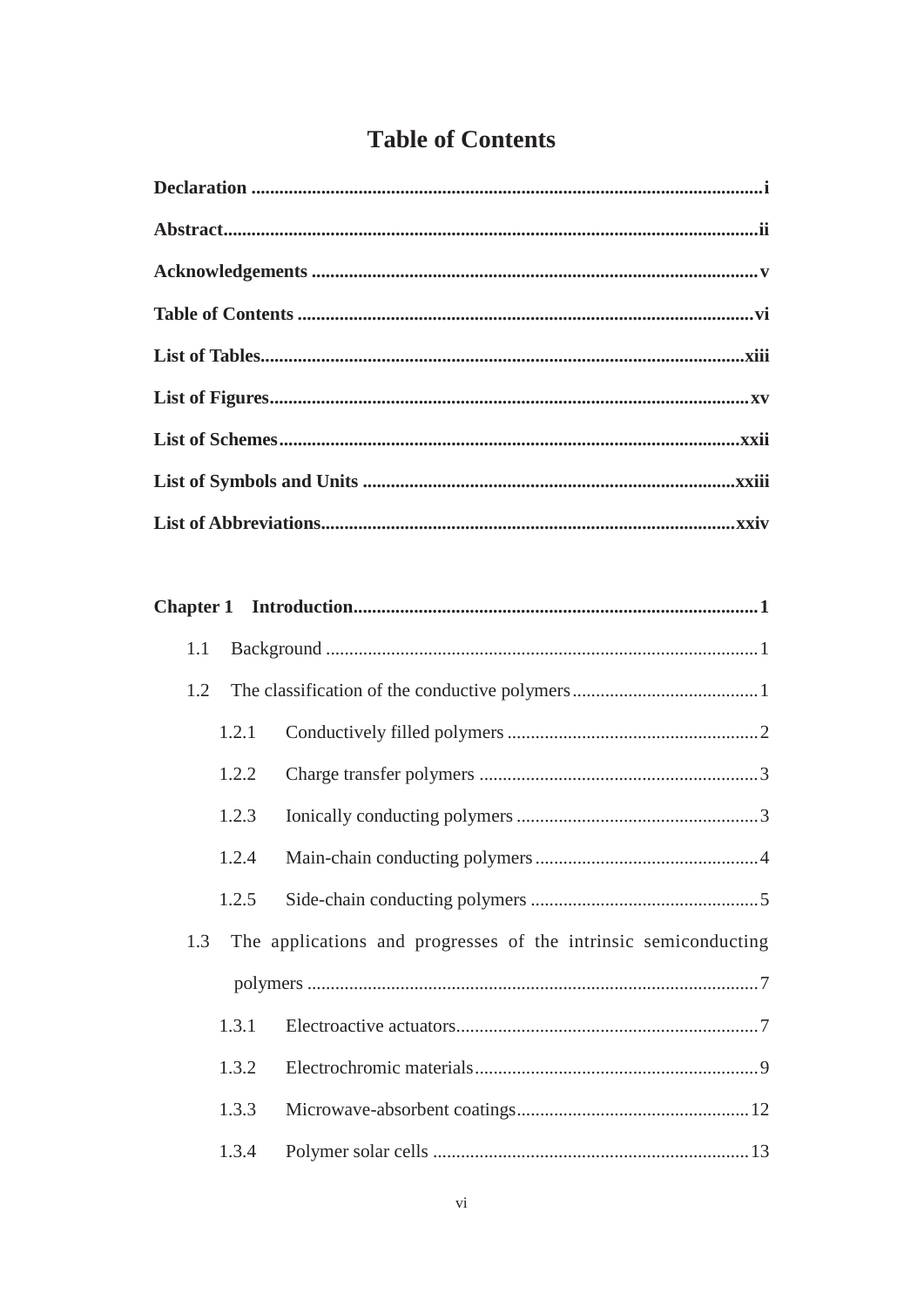|     | 1.3.5 |         |                                                                     |  |
|-----|-------|---------|---------------------------------------------------------------------|--|
|     |       | 1.3.5.1 |                                                                     |  |
|     |       | 1.3.5.2 |                                                                     |  |
|     |       | 1.3.5.3 |                                                                     |  |
|     |       | 1.3.5.4 |                                                                     |  |
| 1.4 |       |         | The polymerization of the side-chain conductive polymers 29         |  |
|     | 1.4.1 |         |                                                                     |  |
|     | 1.4.2 |         |                                                                     |  |
|     | 1.4.3 |         |                                                                     |  |
|     | 1.4.4 |         |                                                                     |  |
| 1.5 |       |         |                                                                     |  |
|     | 1.5.1 |         | Blue luminescent side-chain semiconducting polymers for             |  |
|     |       |         |                                                                     |  |
|     | 1.5.2 |         | Block copolymers with potential applications in biophysics and      |  |
|     |       |         |                                                                     |  |
| 1.6 |       |         |                                                                     |  |
|     |       |         |                                                                     |  |
|     |       |         | Chapter 2 Synthesis and Characterization of High Bandgap Blue Light |  |
|     |       |         | Emitting Poly(9,10-di(1-naphthalenyl)-2-vinyl anthracene)52         |  |
| 2.1 |       |         |                                                                     |  |
| 2.2 |       |         |                                                                     |  |
|     | 2.2.1 |         |                                                                     |  |
|     | 2.2.2 |         |                                                                     |  |
|     |       | 2.2.2.1 | 2-Methyl-1,4,4a,9a-tetrahydroanthracene-9,10-dione                  |  |
|     |       |         |                                                                     |  |
|     |       | 2.2.2.2 | 2-Methyl-9,10-anthracenequinone (MAq)56                             |  |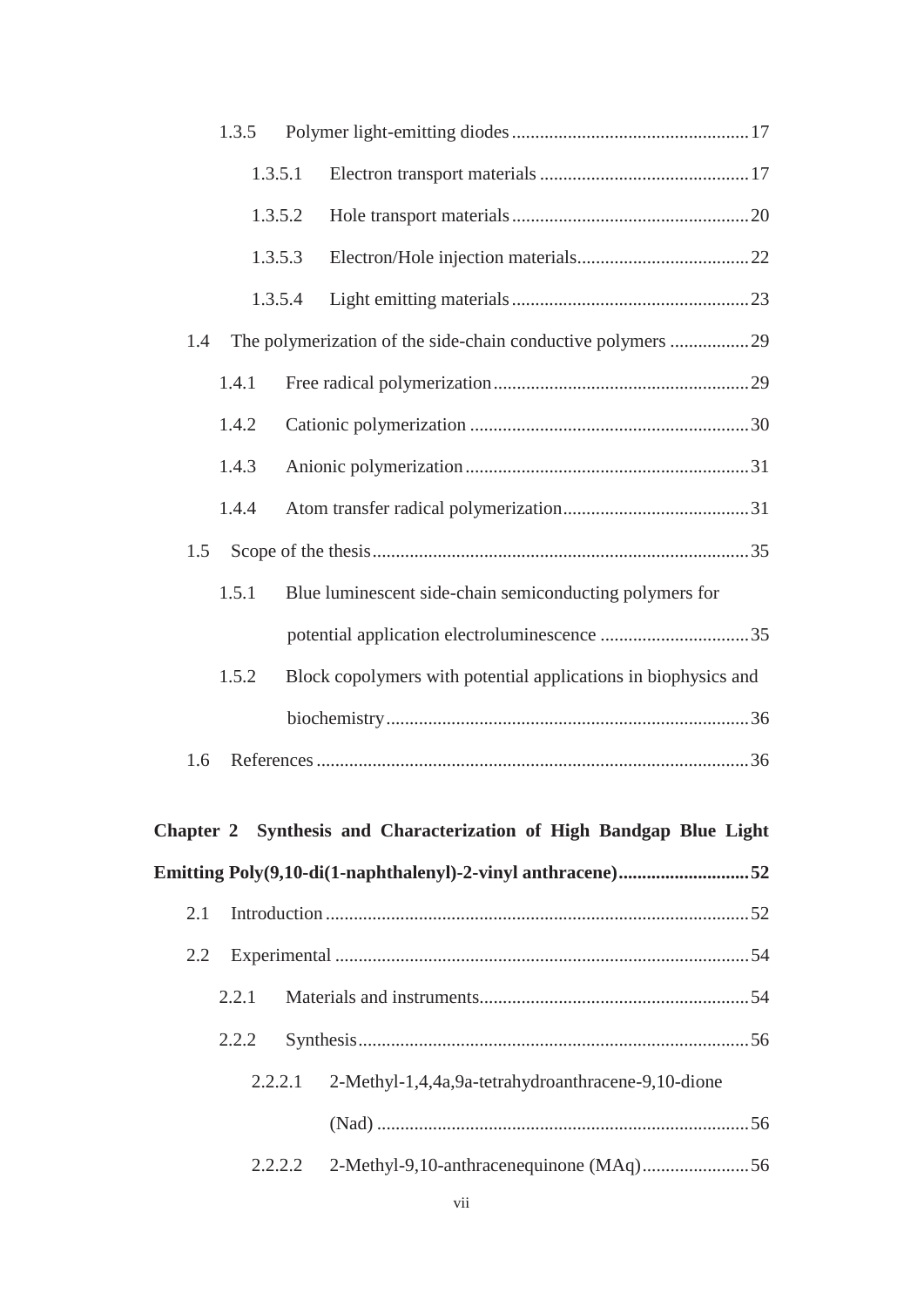|     | 2.2.2.3 |  |                                                     |  |
|-----|---------|--|-----------------------------------------------------|--|
|     | 2.2.2.4 |  | 9,10-Dibromo-2-methylanthracene (MADBr)57           |  |
|     | 2.2.2.5 |  | 2-Methyl-9,10-di(1-naphthalenyl)anthracene (MADN)58 |  |
|     | 2.2.2.6 |  | 2-(Bromomethyl)-9,10-di(1-naphthalenyl)anthracene   |  |
|     |         |  |                                                     |  |
|     | 2.2.2.7 |  | 9,10-Di(1-naphthalenyl)anthracene-2-carbaldehyde    |  |
|     |         |  |                                                     |  |
|     | 2.2.2.8 |  | 9,10-Di(1-naphthalenyl)-2-vinylanthracene           |  |
|     |         |  |                                                     |  |
|     | 2.2.2.9 |  |                                                     |  |
| 2.3 |         |  |                                                     |  |
|     | 2.3.1   |  |                                                     |  |
|     | 2.3.1.1 |  |                                                     |  |
|     | 2.3.1.2 |  |                                                     |  |
|     | 2.3.2   |  |                                                     |  |
|     | 2.3.3   |  |                                                     |  |
|     | 2.3.4   |  |                                                     |  |
|     | 2.3.5   |  |                                                     |  |
| 2.4 |         |  |                                                     |  |
| 2.5 |         |  |                                                     |  |

| Chapter 3 Synthesis and Characterization of Highly Soluble Blue Emitting |  |
|--------------------------------------------------------------------------|--|
| Poly(2-vinylanthracene) with 9,10-Di(2-naphthalenyl) and 9,10-Di(3-      |  |
|                                                                          |  |
|                                                                          |  |
|                                                                          |  |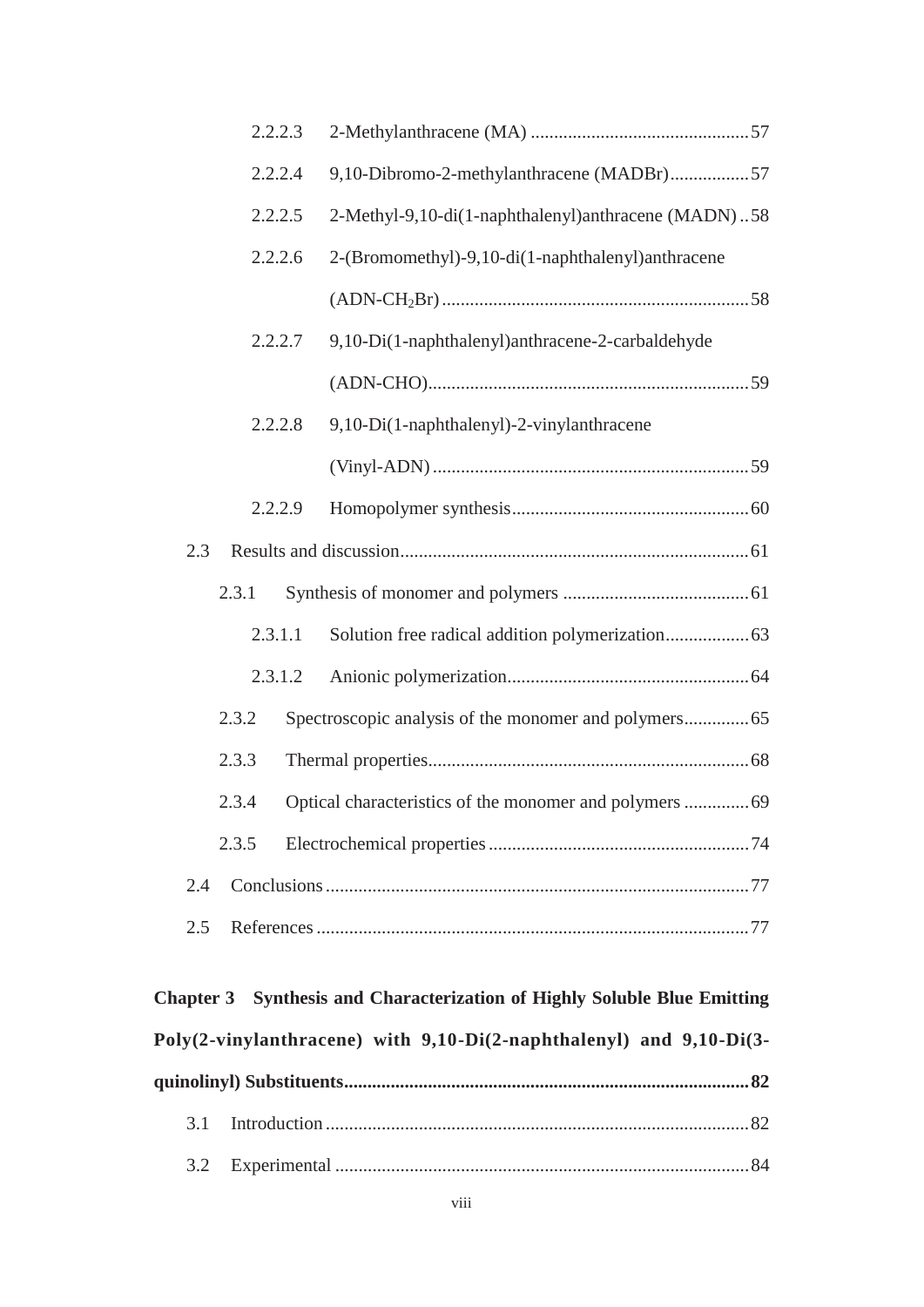|     | 3.2.1   |          |                                                         |  |
|-----|---------|----------|---------------------------------------------------------|--|
|     | 3.2.2   |          |                                                         |  |
|     |         | 3.2.2.1  |                                                         |  |
|     | 3.2.2.2 |          | 2-Methyl-9,10-di(2-naphthalenyl)anthracene (2MADN) 85   |  |
|     |         | 3.2.2.3  | 2-(Bromomethyl)-9,10-di(2-naphthalenyl)anthracene       |  |
|     |         |          |                                                         |  |
|     |         | 3.2.2.4  | 9,10-Di(2-naphthalenyl)anthracene-2-carbaldehyde        |  |
|     |         |          |                                                         |  |
|     |         | 3.2.2.5  | 9,10-Di(2-naphthalenyl)-2-vinylanthracene               |  |
|     |         |          |                                                         |  |
|     |         | 3.2.2.6  |                                                         |  |
|     |         | 3.2.2.7  | 2-Methyl-9,10-di (3-quinolinyl) anthracene (3MADQ)88    |  |
|     |         | 3.2.2.8  | 2-(Bromomethyl)-9,10-di (3-quinolinyl) anthracene       |  |
|     |         |          |                                                         |  |
|     |         | 3.2.2.9  | 9,10-Di(3-quinolinyl) anthracene-2-carbaldehyde         |  |
|     |         |          |                                                         |  |
|     |         | 3.2.2.10 | 9,10-Di(3-quinolinyl)-2-vinylanthracene (Vinyl-3ADQ) 89 |  |
|     |         | 3.2.2.11 | Poly(9,10-di(2-naphthalenyl)-2-vinylanthracene)         |  |
|     |         |          |                                                         |  |
|     |         | 3.2.2.12 | Poly(9,10-di(3-quinolinyl)-2-vinylanthracene)           |  |
|     |         |          |                                                         |  |
| 3.3 |         |          |                                                         |  |
|     | 3.3.1   |          |                                                         |  |
|     | 3.3.2   |          |                                                         |  |
|     | 3.3.3   |          |                                                         |  |
|     | 3.3.4   |          |                                                         |  |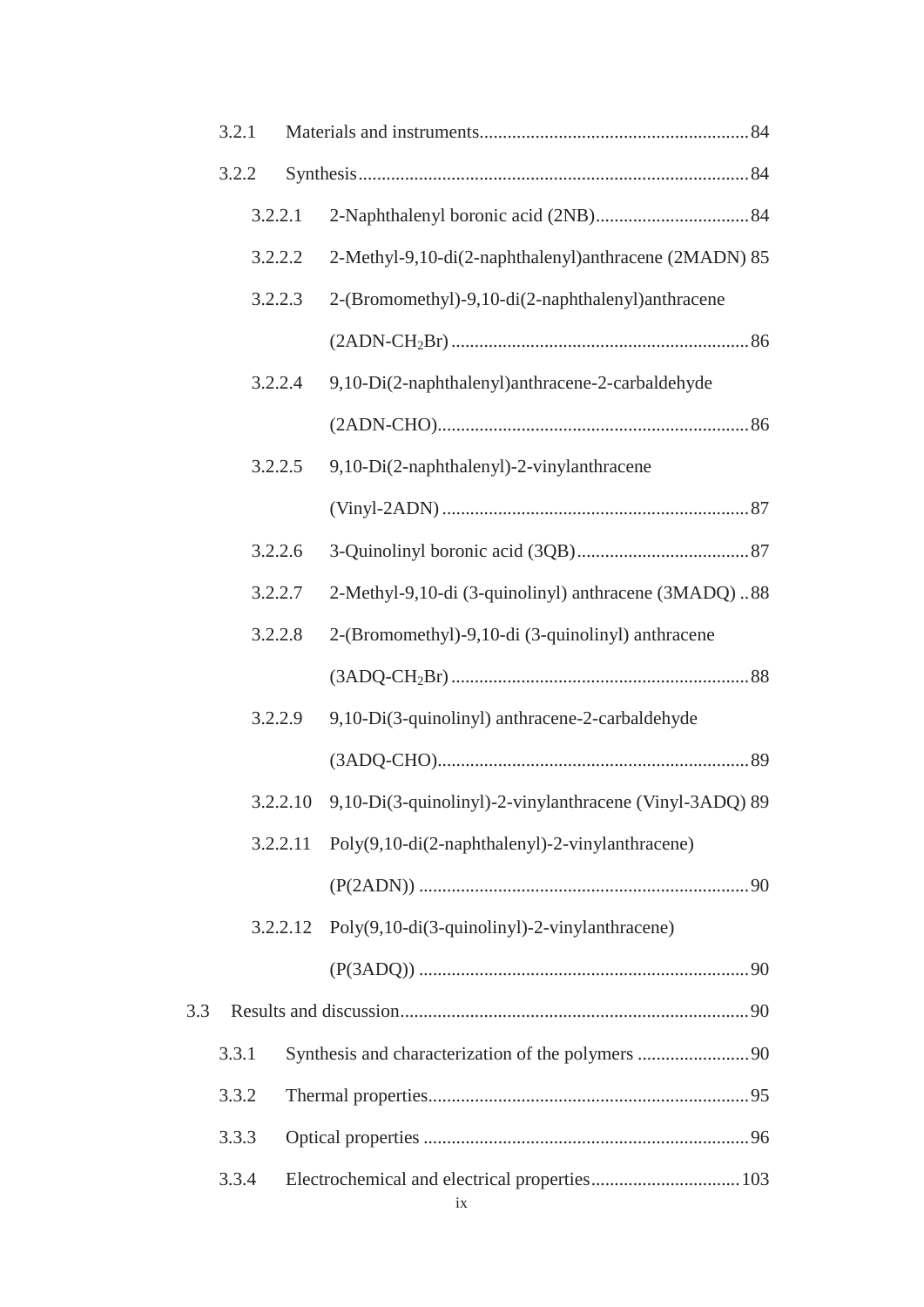| 3.4 |       |                                                                                                                                              |
|-----|-------|----------------------------------------------------------------------------------------------------------------------------------------------|
| 3.5 |       |                                                                                                                                              |
|     |       | Chapter 4 Blue Fluorescent Conductive Homopolymer Poly(9,10-di(1-<br>naphthalenyl)-2-vinylanthracene) and Its Highly Soluble Copolymers with |
|     |       |                                                                                                                                              |
| 4.1 |       |                                                                                                                                              |
| 4.2 |       |                                                                                                                                              |
|     | 4.2.1 |                                                                                                                                              |
|     | 4.2.2 |                                                                                                                                              |
| 4.3 |       |                                                                                                                                              |
|     | 4.3.1 | Structure characterization of the homopolymers and                                                                                           |
|     |       |                                                                                                                                              |
|     | 4.3.2 |                                                                                                                                              |
|     | 4.3.3 |                                                                                                                                              |
|     | 4.3.4 |                                                                                                                                              |
|     | 4.3.5 |                                                                                                                                              |
|     | 4.3.6 |                                                                                                                                              |
|     | 4.3.7 |                                                                                                                                              |
|     | 4.3.8 |                                                                                                                                              |
| 4.4 |       |                                                                                                                                              |
| 4.5 |       |                                                                                                                                              |
|     |       |                                                                                                                                              |

| <b>Chapter 5</b> Synthesis and Characterization of Greenish-blue Emitting Vinyl |  |
|---------------------------------------------------------------------------------|--|
| <b>Copolymer Containing Pyrene and Triarylamine Moieties 147</b>                |  |
|                                                                                 |  |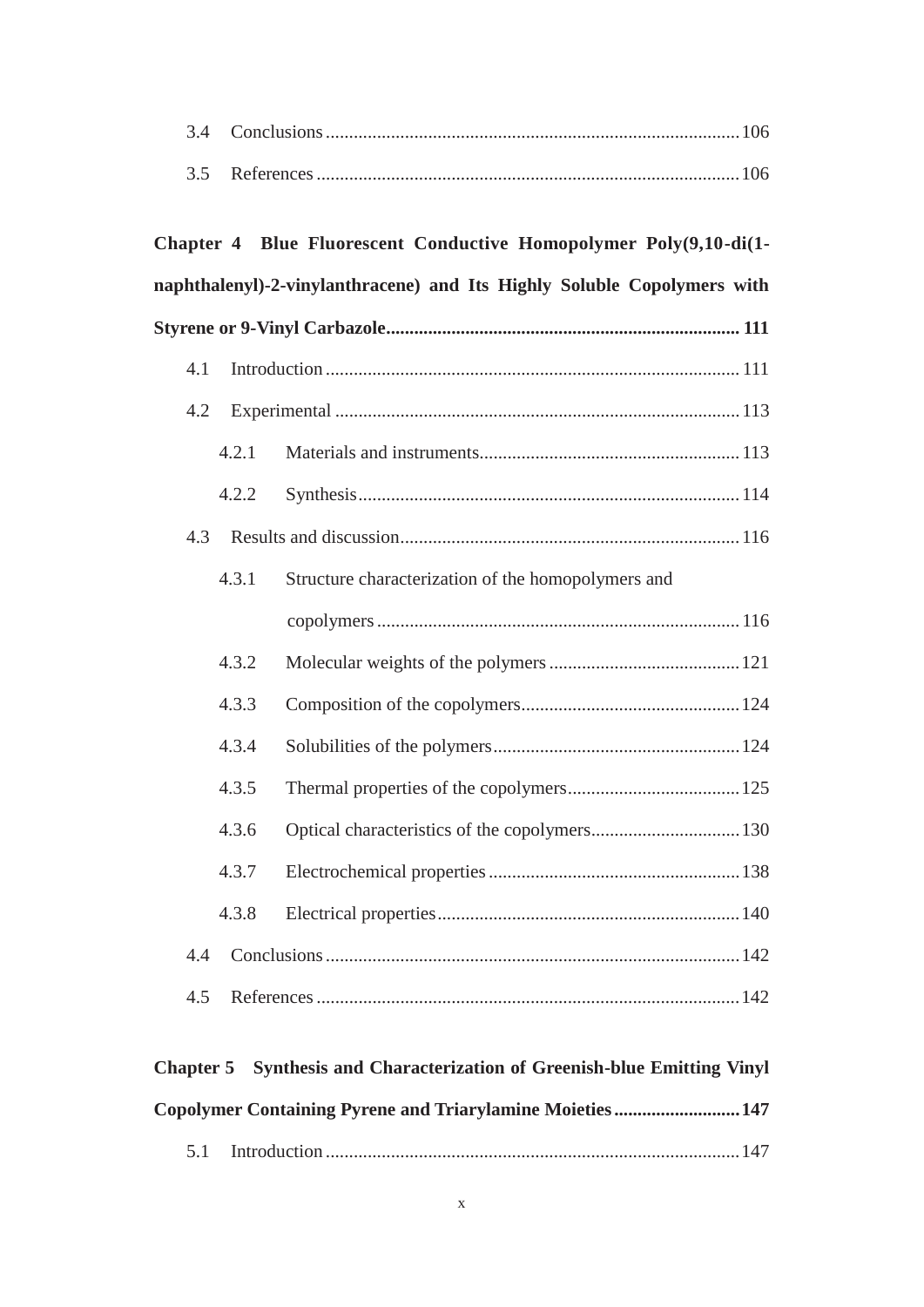| 5.2     |       |         |         |                                                   |
|---------|-------|---------|---------|---------------------------------------------------|
| 5.2.1   |       |         |         |                                                   |
|         | 5.2.2 |         |         |                                                   |
|         |       | 5.2.2.1 |         |                                                   |
|         |       | 5.2.2.2 |         |                                                   |
|         |       | 5.2.2.3 |         |                                                   |
|         |       |         | 5.2.2.4 | 4-(Phenyl(pyren-1-yl)amino)benzaldehyde           |
|         |       |         |         |                                                   |
|         |       |         | 5.2.2.5 | N-Phenyl-N-(4-vinylphenyl)pyren-1-amine           |
|         |       |         |         |                                                   |
| 5.2.2.6 |       |         |         |                                                   |
|         |       | 5.2.2.7 |         |                                                   |
| 5.3     |       |         |         |                                                   |
|         | 5.3.1 |         |         |                                                   |
|         | 5.3.2 |         |         |                                                   |
|         | 5.3.3 |         |         |                                                   |
|         | 5.3.4 |         |         |                                                   |
|         | 5.3.5 |         |         |                                                   |
|         | 5.3.6 |         |         | Electrochemical properties of the copolymers  164 |
|         | 5.3.7 |         |         |                                                   |
| 5.4     |       |         |         |                                                   |
| 5.5     |       |         |         |                                                   |

**Chapter 6 Self-Assembly and Aggregation of ATRP Prepared Amphiphilic BAB Tri-block Copolymers Contained Nonionic ethylene glycol and Fluorescent 9,10-Di(1-naphthalenyl)-2-vinyl-anthracene/1-Vinyl-pyrene**